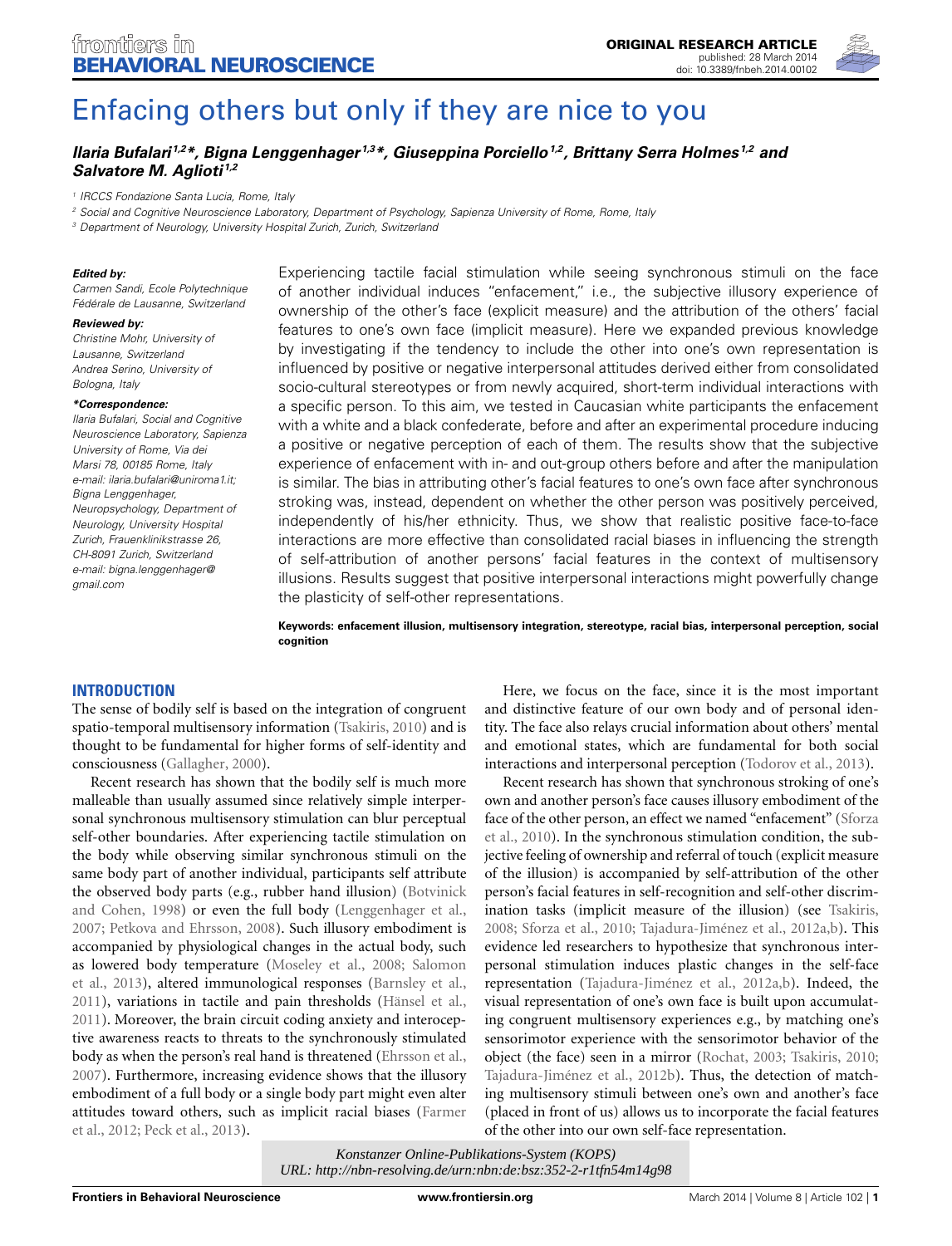Moreover, similarly to the rubber hand illusion, it has been shown that experiencing synchronous interpersonal stimulation with another person may also change interpersonal perception by increasing closeness, attraction, and perceived similarity toward that specific person [\(Paladino et al.](#page-10-11), [2010;](#page-10-11) [Tajadura-Jiménez et al.](#page-11-5), [2012a](#page-11-5)).

Thus, previous literature suggests that self-representation is inherently plastic, since experiencing multisensory congruence with another person may blur perceptual self-other borders and induce bodily (i.e., inclusion of other's body) and conceptual (i.e., adoption of other's attitudes and psychological traits) self-other merging.

Here, we expanded previous knowledge by investigating if the tendency to include the other into one's own representation is influenced by positive or negative interpersonal attitudes derived from consolidated socio-cultural stereotypes or from newly acquired, short-term individual interactions.

For example, when approaching a new person, our behavior is influenced by first sight impressions, social categorizations and stere[otypes that seem to be automatic and unavoidable \(](#page-10-12)Cosmides et al., [2003;](#page-10-12) [Degner and Wentura, 2010\)](#page-10-13). Among these, group membership has shown to be a dominant factor [\(Brewer, 1979\)](#page-10-14). People show an in-group favoritism and out-group derogation bias, i.e., tend to perceive the in-group members as more similar and evaluate them more positive than out-group members (for a review see [Hewstone et al., 2002](#page-10-15)). Ethnicity is one of the strongest factors for stereotyping [\(Stangor et al., 1992](#page-11-7)) and plays an important role in various processes of overlapping self-other representations such as sensorimotor and affective resonance for others' actions and sensations [\(Avenanti et al.](#page-10-16), [2010](#page-10-16); [Liew et al., 2011](#page-10-17); [Azevedo et al., 2012\)](#page-10-18), mimicry [\(Bourgeois and Hess](#page-10-19), [2008\)](#page-10-19), and visual enhancement of touch [\(Serino et al., 2009](#page-11-8); [Fini et al., 2013\)](#page-10-20).

Thus, we tested whether racial group membership may modulate enfacement and if this effect depends upon implicit and explicit racial biases. To this aim, we measured implicit and explicit racial attitudes of white Caucasian female participants undergoing the enfacement paradigm [i.e., visuo-tactile synchronous (illusory condition) and asynchronous (control condition) stroking] with in-group (i.e., white) and out-group (i.e., black) partners (who were confederates of the experimenter). As sensorimotor sharing is usually stronger among ingroup members, we expected the enfacement to be stronger for ingroup (i.e., white) vs. outgroup (i.e., black) individuals.

However, despite the well-known influence of racial stereotypes on various emotional and cognitive processes, short-term interactions establishing a sense of connectedness between individuals may mediate interpersonal links and even overrule groupbased stereotypes [\(Kurzban et al.](#page-10-21), [2001\)](#page-10-21). Connectedness also increases mimicry [\(van Baaren et al.](#page-11-9), [2009](#page-11-9)) while felt likability [\(Sobhani et al., 2012](#page-11-10)) intimacy [\(Mazzola et al.](#page-10-22), [2010\)](#page-10-22), similarit[y](#page-11-11) [\(Désy and Théoret, 2007](#page-10-23)[\) and perceived fairness \(](#page-11-11)Singer et al., [2006](#page-11-11)) of the observed person modulate activity in brain regions that code for self and other's actions, sensations, emotions [\(Bufalari and Ionta, 2013\)](#page-10-24) and motor behavior in dyadic interactions [\(Sacheli et al., 2012](#page-10-25)).

Thus, we additionally addressed the question if experimentally induced positive or negative interpersonal perception affects the enfacement effect. To this aim, we adapted a paradigm that has been previously shown to effectively change the interpersonal relationship toward a specific person (i.e., the self-esteem threatening paradigm, [Caprara et al., 1987](#page-10-26); [Sacheli et al.](#page-10-25), [2012\)](#page-10-25). We provided participants with manipulated false positive or negative feedback about the first impression the white and black confederate gave of them. Thus, the enfacement strength was compared before and after participants' received the feedback. We hypothesized that participants would exhibit stronger enfacement with the confederate who liked them (hereafter named "positive partner"), and weaker enfacement with confederate who disliked them (hereafter named "negative partner"), as indicated by positive/negative first impression judgments.

Recent research demonstrates that manipulating social context, cognitive strategies and intergroup relationships can diminish the extent to which race is encoded [\(Kurzban et al., 2001](#page-10-21)) and mod[ulate brain activity related to racial biases \(](#page-11-12)Wheeler and Fiske, [2005;](#page-11-12) [Van Bavel et al.](#page-11-13), [2008;](#page-11-13) [Sheng and Han](#page-11-14), [2012\)](#page-11-14). We explored the link between these variables by testing whether induced positive or negative perception of in-group vs. outgroup individuals may override any possible enfacement differences driven by group membership. We hypothesized that experimentally induced interpersonal perceptions could increase facial embodiment of positive out-group members and conversely decrease facial embodiment of negative out-group members.

In order to ensure that the interpersonal manipulation was effective in changing the perception of the confederates, we measured the perceived attractiveness of the confederates before and after the participants received the first impression feedback. We expected that receiving positive vs. negative feedback would respectively increase and decrease the perceived attractiveness of the partner. This would be in keeping with social psychology and neuroscience studies showing people tend to like those who like them [\(Lowe and Goldstein, 1970](#page-10-27); [Aronson et al.](#page-10-28), [2010](#page-10-28)) and to perceive people with favorable personality traits as more attractive [\(Lewandowski et al.](#page-10-29), [2007\)](#page-10-29).

Also, we tested whether inducing positive or negative interpersonal perception of specific in- and out-group members could modify participants' implicit racial attitudes toward the group the confederate belonged to. To this aim, we administered the IAT not only before but also after the interpersonal perception induction, at the end of the whole experiment.

Thus, the present experimental set-up allowed us to explore, in an ecologically valid but still well-controlled way, whether enfacement depended on positive vs. negative interpersonal perception, either defined by established socio-cultural stereotypes or by the momentary liking of the other persons.

# **METHODS PARTICIPANTS**

Twenty-seven, normal or corrected-to-normal sighted Caucasian females ( $M = 23.9$  years,  $SD = 2.9$ ) interacted with both a black and a white female confederate. Because attractiveness plays a role in the enfacement illusion [\(Sforza et al., 2010\)](#page-11-3), the two confederates were selected on the basis of a preliminary study in which an independent sample of female participants judged them as equally attractive {paired *t*-test  $[T_{(9)} = 1.854, p = 0.1]$ }. All the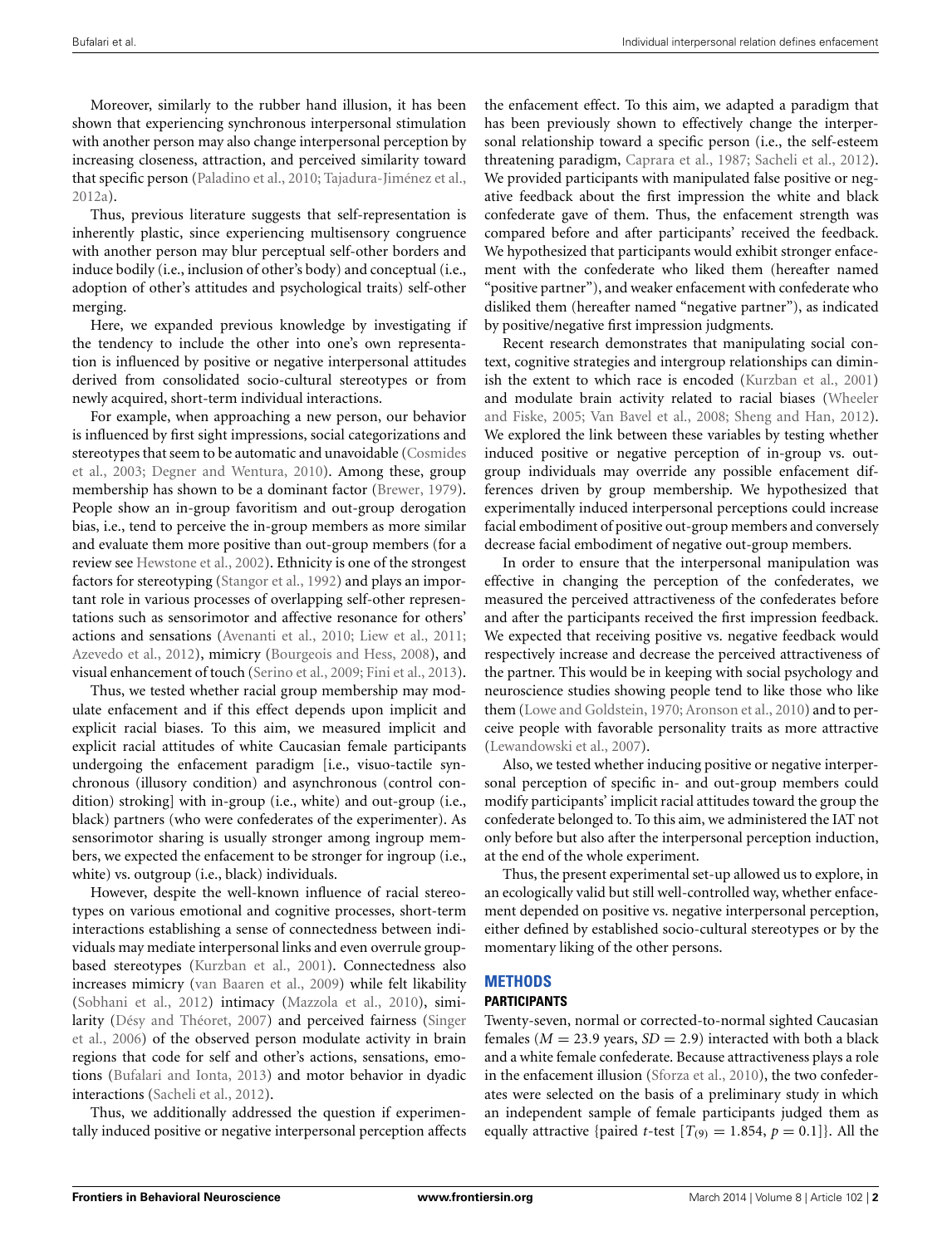participants provided their informed consent. All were naïve to the purpose of the study, debriefed and reimbursed for their participation. The study was approved by the local Ethics Committee and was conducted according to the Helsinki declaration.

# **GENERAL PROCEDURE**

An overview of the general experimental procedure is provided in **[Figure 1A](#page-2-0)**. The study was composed of three different sessions separated by about a week's time. Participants performed a preliminary session during which pictures of their face, the race version of the Implicit Association Test (IAT), and personality measures were taken. Following, there were two experimental sessions in which the enfacement was induced with both the black and white confederate before and after the interpersonal

perception was manipulated using the self-threatening paradigm by [Caprara et al.](#page-10-26) [\(1987\)](#page-10-26). The experiment was run with E-Prime software (v1.1, Psychology Software Tools, Inc., Pittsburgh, PA) on an IBM compatible computer.

# **Visual stimuli**

Participants' pictures were edited using Adobe Photoshop® 7.0 software to remove external features (hair, ears) and create a uniform gray background. Then, pictures were separately morphed with the black and white confederates' faces using Abrasoft FantaMorph® 4.0 software at steps of 2%, thus obtaining 50 individual images from the morphing continuum (as in [Sforza et al.](#page-11-3), [2010](#page-11-3)), whose end points were the participant's face and the other white/black person's face.



<span id="page-2-0"></span>**FIGURE 1 | Experimental procedure. (A)** Illustration of the general procedure, which was completed in three different sessions separated by about a week's time. Participants performed a preliminary session (where their face pictures, IAT, and personality measures were taken) and two experimental sessions during which the enfacement was induced with a black and a white confederate before and after the interpersonal perception was manipulated. **(B)** The enfacement paradigm included synchronous (illusory condition) and asynchronous (control condition) stroking of one's own and a black or white partner's face, each followed by: (i) the self-other discrimination task (rating on a 0–100 VAS how much

each of the 50 images extracted from the morphing continuum between the self and other face was like their own face, with  $0 =$  "not me at all";  $100 =$  "completely me"); and in random order: (ii) the attractiveness rating; and (iii) the Illusion questionnaire. **(C)** To vary the interpersonal perception in the second session, false-feedback about the first impression of both the black and the white partner was given to the participants. Depicted are the globally positive (orange) and negative feedback (brown) on the ten bipolar adjectives-VAS ratings. One group of participants received positive feedback from the white (WPF) and negative feedback from the black (BNF) partner, the other group the opposite.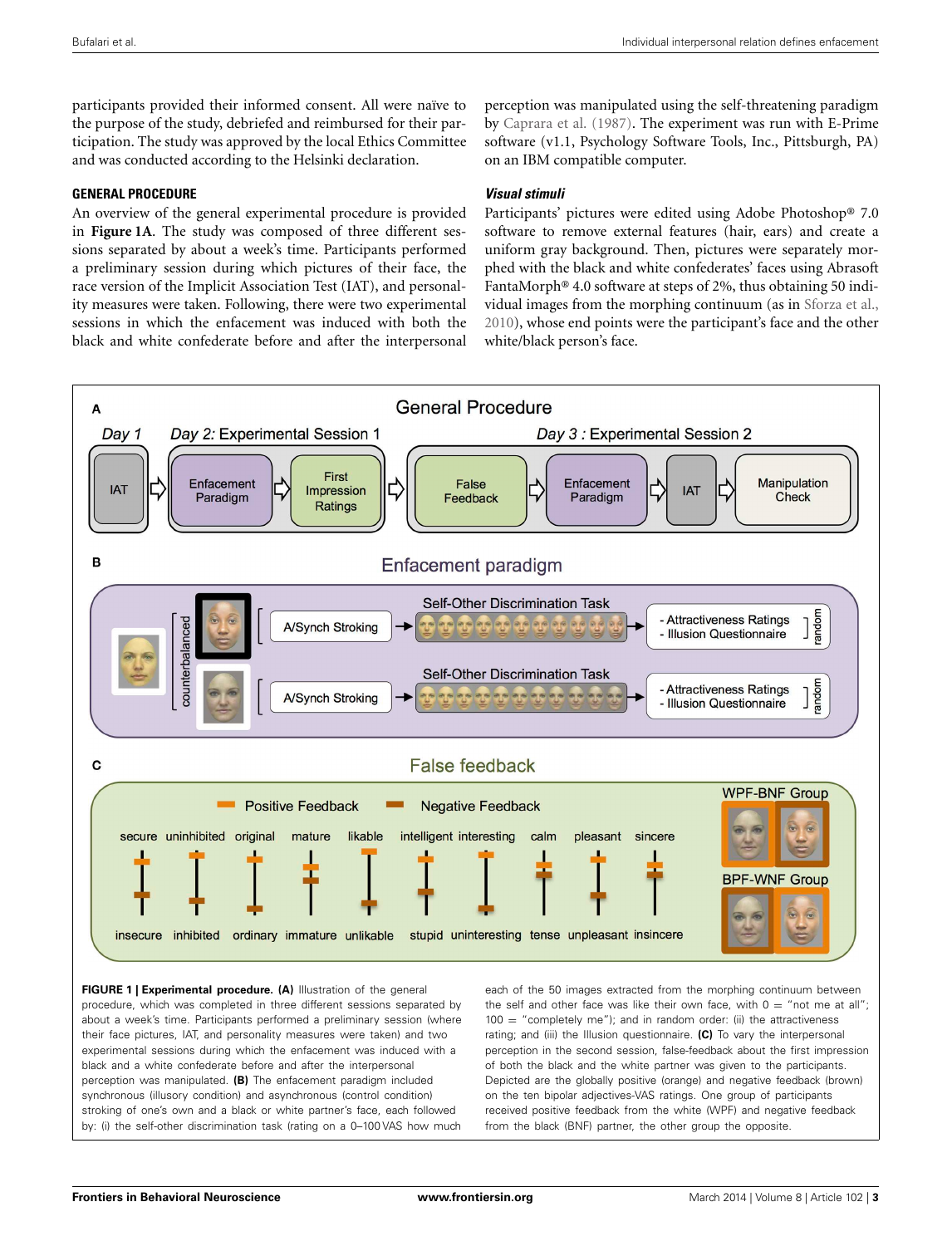# **Enfacement paradigm**

Each experimental session consisted of two runs containing the enfacement paradigm with a white or a black confederate, in counterbalanced order (**[Figure 1B](#page-2-0)**). Participants sat facing the confederates about 150 cm apart wearing a rigid paper funnel around the eyes, which blocked the lateral view of the experimenter who touched participants' cheeks with two identical paintbrushes. Both confederates and participants were asked to concentrate on the other person's face while the two faces were manually touched synchronously (illusory-condition) or asynchronously (control-condition). Strokes and taps were made irregular and unpredictable in order to enhance the illusion [\(Mohan et al., 2012\)](#page-10-30). In the synchronous condition, they were given in exact spatial and temporal synchrony while in the asynchronous condition a delay between the strokes on the two faces was introduced. Stimulation type order was counterbalanced across participants.

*Explicit measure of the enfacement: self-report questionnaire on the phenomenological experience.* The subjective phenomenological experience of the illusion was investigated by asking participants to fill out a questionnaire, adapted by [Sforza et al.](#page-11-3) [\(2010\)](#page-11-3) from the first seminal study on the rubber hand illusion [\(Botvinick and Cohen, 1998](#page-10-1)). The questionnaire, filled out at the end of each a/synchronous stroking block, consisted of the following eight statements investigating specific perceptual experiences:

*STATEMENT 1: It seemed as if I were feeling the touch of the paintbrush in the location where I saw the other's face touched. STATEMENT 2: It seemed as though the touch I felt was caused by the paintbrush touching the other's face.*

*STATEMENT 3:I felt as if the other's face was my face.*

STATEMENT 4*:* It felt as if my face were drifting toward the other's face.

STATEMENT 5*:* It seemed as if I might have more than one face. STATEMENT 6*:* It seemed as if the touch I was feeling came from somewhere between my own face and the other's face.

STATEMENT 7*:* It appeared as if the other's face were drifting toward my own face.

*STATEMENT 8: The other's face began to resemble my own face, in terms of shape, skin tone, or some other visual feature.*

Items 1–3 and 8 describe the experience of the illusion in its components of referred sensation, self-identification and similarity with the obse[rved face](#page-11-6) [\(Botvinick and Cohen](#page-10-1)[,](#page-11-6) [1998](#page-10-1)[;](#page-11-6) Tajadura-Jiménez et al., [2012b](#page-11-6)). The other questions were the control items [\(Botvinick and Cohen, 1998](#page-10-1)). Participants indicated their response on a VAS ranging from completely false to completely true.

*Implicit measure of the enfacement: self-other discrimination task.* A sensitive measure of the self-other discrimination ability was used to tackle changes in the visual representation of the self-face induced by the synchronous interpersonal multisensory stimulation Self-attribution scores of self-other morphed faces were used as an implicit measurement of the enfacement effect

(as in [Sforza et al.](#page-11-3), [2010\)](#page-11-3). Immediately after the visuo-tactile stimulation, participants performed the self-other discrimination task by rating on a 0–100 visual analog scale (VAS) how much each morphed face on the screen was like their own face  $(0 =$ "not me at all";  $100 =$  "completely me"). Each stroking type was presented in two subsequent mini-blocks, each one containing 2 minutes of stroking followed by self-other discrimination of 25 images selected from the morphing continuum. A different set of 25 images was presented in each of the two mini-blocks. Images in each set were pseudo-randomly selected such that 2 or 3 images were selected from each morphing category (categories were defined as intervals of 10% of morphing continuum).

# **Interpersonal manipulation**

A cover story was used, telling participants that they were also recruited for a study on first impressions. Following the selfthreatening paradigm [\(Caprara et al.](#page-10-26), [1987\)](#page-10-26), at the end of the first experimental session, we asked confederates and real participants to judge how much ten bipolar adjectives described their partners. At the beginning of the second experimental session, before the confederates' arrival, participants were shown what both confederates said about them and were asked to express how much (on a 0–100 VAS, with  $0 =$  "completely disagree" and  $100 =$  "completely agree") they agreed with the received evaluations. The feedback was manipulated: one group received globally positive feedback from the white confederate and negative feedback from the black confederate (White Positive Feedback group), while the other received the opposite pattern (Black Positive Feedback group) (see **[Figure 1C](#page-2-0)**, where adjectives used in the experiment have been translated to English).

# **Measures of the effectiveness of the interpersonal manipulation: attractiveness ratings**

To check if perception of confederates changed after the interpersonal manipulation, attractiveness ratings of the other were collected (on a 0–100 VAS, where 0 corresponded to "very low" and 100 to "very high") before and after the interpersonal manipulation. Studies indicate that enfacement increases the enfaced other's perceived attractiveness, and is in turn influenced by it [\(Paladino et al.](#page-10-11), [2010](#page-10-11); [Sforza et al.](#page-11-3), [2010](#page-11-3); [Tajadura-Jiménez et al.](#page-11-5), [2012a](#page-11-5)). Therefore, we collected attractiveness ratings for each testing session after each synchronous and asynchronous stroking block.

# **Measures of the effectiveness of the interpersonal manipulation: implicit and explicit racial biases**

To check if participants' implicit racial bias changed after the interpersonal manipulation, the race version of the implicit association test (IAT, [Greenwald et al.](#page-10-31), [1998\)](#page-10-31) was administered to participants before and after the interpersonal manipulation, i.e., in the preliminary session (IAT-pre), and at end of the second session (IAT-post). During the racial IAT participants were asked to press as fast and accurate as possible the same button for certain faces (white or black) and words (positive or negative). For example, participants had to press the same key for white faces and positive adjectives in one condition and the same key for black faces and positive adjective in the other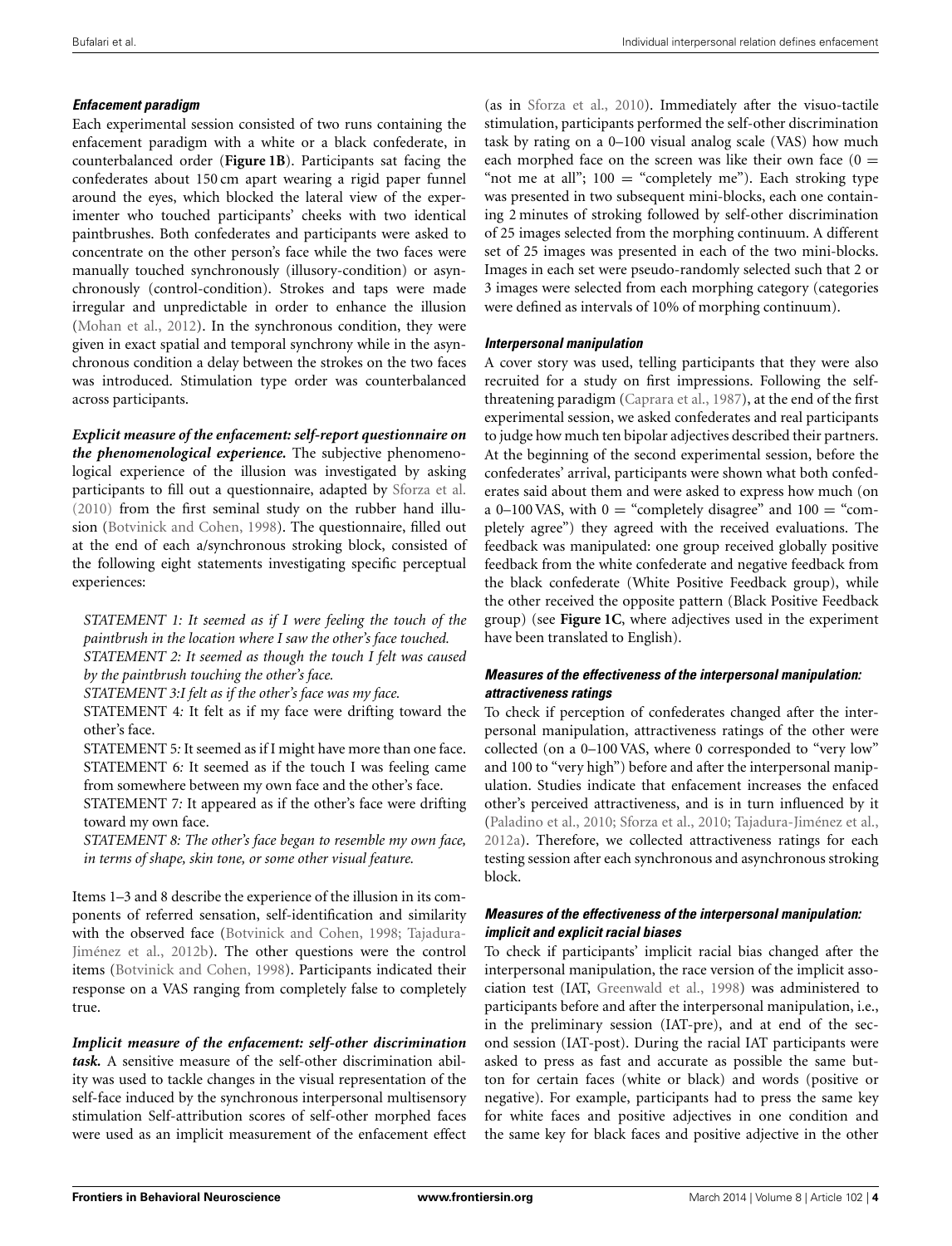(please see Supplementary Material for a complete description of the IAT procedure). The implicit bias is calculated from the differences in speed and accuracy between the pairing of white faces with positive words, and black faces with negative words vs. the pairing of white face with negative words, and black faces with positive words. We calculated the two IAT scores using the algorithm recommended by [Greenwald et al.](#page-10-32) [\(2003\)](#page-10-32), taking into account the average reduction of scores in the second measurement. Greater racial bias in favor of white is indicated by higher (greater than 0) IAT scores [i.e., longer reaction times and lower accuracies in associating black faces, as compared to white faces, with positive (compared to negative) words].

Even if racial bias is more readily observed at an implicit level, [\(Greenwald et al., 1998;](#page-10-31) [Ito and Bartholow](#page-10-33), [2009](#page-10-33)), we also checked for the presence of explicit racial biases with an *ad-hoc* interview, adapted from [Avenanti et al.](#page-10-16) [\(2010\)](#page-10-16). The nine questions and associated subjective ratings (on  $0-100$  VAS, with  $0 =$  "completely disagree" and 100 = "completely agree") are listed in **[Table 1](#page-4-0)**.

#### **Measures of participant empathic traits**

Enfacement strength shows a positive correlation with empathic traits [\(Sforza et al., 2010](#page-11-3)). Thus, to control for the possible contribution of empathy to the hypothesized effects of ethnicity/interpersonal manipulation on the enfacement, we measured participants' empathic traits. In the preliminary session, participants completed the Interpersonal Reactivity Index (IRI), [\(Davis](#page-10-34), [1980](#page-10-34)), a personality questionnaire comprising 28 items to be rated on a five-point Likert scale. The IRI consists of four subscales that measure different aspects of trait-reactivity to others. Specifically, Fantasy Scale (FS) and Perspective Taking (PT) measure cognitive empathy, while and Empathic Concern (EC), and Personal Distress (PD) measure emotional empathy.

## **Manipulation check**

Finally, to check if participants believed the cover story, before debriefing they were asked to respond whether they believed the first-impression was a real study and if they were either offended or pleased by the negative and positive feedback (on 0–100 VAS, with  $0 =$  minimally, and  $100 =$  maximally).

# **DATA ANALYSES**

# **Preliminary analyses**

To exclude the possible influence of spurious factors on the changes induced in the enfacement illusion by our independent variables (ethnic in/out-group membership; induced positive/negative interpersonal perception), we ran a series of preliminary analyses to ensure that the two groups did not differ in variables that could play a role in the enfacement.

*Racial biases.* Statistical analyses confirmed that the two groups (positive feedback from the black, positive feedback from the white) did not initially differ in implicit (see Main Results section) racial bias. Also, their explicit racial biases (see **[Table 1](#page-4-0)** for items) did not differ as shown by a  $2 \times 9$  mixed-model ANOVA (Social Manipulation; Item) which revealed only a significant main effect of the Item  $[F_{(8, 168)} = 85.59, p < 0.000]$  but no significant main effect of the Social Manipulation nor an interaction (all *F*-values < 1.73, all *p*s > 0.094).

*Empathy traits.* Due to the known interaction between empathic traits and enfacement strength [\(Sforza et al.](#page-11-3), [2010](#page-11-3)), we checked that the two groups did not show differences on the IRI questionnaire. A mixed-model  $2 \times 4$  ANOVA (Interpersonal Manipulation; IRI subscales) confirmed the lack of differences, since there was a main effect of the IRI subscales  $[F_{(3, 66)} = 12.63,$  $p = 0.000$ ; EC (21.08  $\pm$  3.55), PD (13  $\pm$  5.05), PT (18  $\pm$  4.64), FS (17.08  $\pm$  4.77)] and no significant main effect of the interpersonal manipulation nor an interaction (all *F*-values < 1.31, all  $ps > 0.265$ ).

*Reactions to the interpersonal manipulation.* To ensure that both groups equally believed the manipulation, a *t*-test comparison of the VAS scores indicating how much participants believed the cover story was calculated. No significant difference was found  $[T_{(22)} = 1.42, p = 0.17]$ . Moreover, the two groups felt equally offended and pleased from receiving the negative and the positive feedback from both the white or the black confederate. A mixed model  $2 \times 2$  ANOVA [Interpersonal manipulation (White Positive Feedback group; Black Positive Feedback group); Items ("How much did you feel offended by the feedback?";

#### **Table 1 | The 9-items of the** *ad-hoc* **interview on explicit racial biases are shown below.**

<span id="page-4-0"></span>

| <b>Questions</b>                                                                                                                                      | Mean $\pm$ SD        |
|-------------------------------------------------------------------------------------------------------------------------------------------------------|----------------------|
| Do you think that, even if Italians and Africans become friends, they will never feel completely at ease in their interactions?                       | 7.96 ( $\pm$ 8.9)    |
| Would you be bothered by the event that a member of your family has a child with physical features (e.g., color of the skin) different<br>from yours? | $8.92 \ (\pm 20.05)$ |
| Do you think that Africans take jobs that Italians deserve?                                                                                           | $10.08 \ (\pm 14.3)$ |
| Do you think that Africans and Italians are comparable in terms of their honesty?                                                                     | $71.77 \ (\pm 30)$   |
| Would you be keen to have an intimate relationship with an African?                                                                                   | 72.88 ( $\pm$ 22.9)  |
| Would you be against a member of your family married to an African of comparable economic status?                                                     | $3.58 \ (\pm 5.1)$   |
| Would it be a problem for you to have an African boss?                                                                                                | 7.81 ( $\pm$ 15.2)   |
| Is your family of Italian origin?                                                                                                                     | $94.88 \ (\pm 19.3)$ |
| Do you frequently meet African people (relatives, friends, or colleagues)?                                                                            | 49.12 ( $\pm$ 32.3)  |

Means and standard deviations are reported.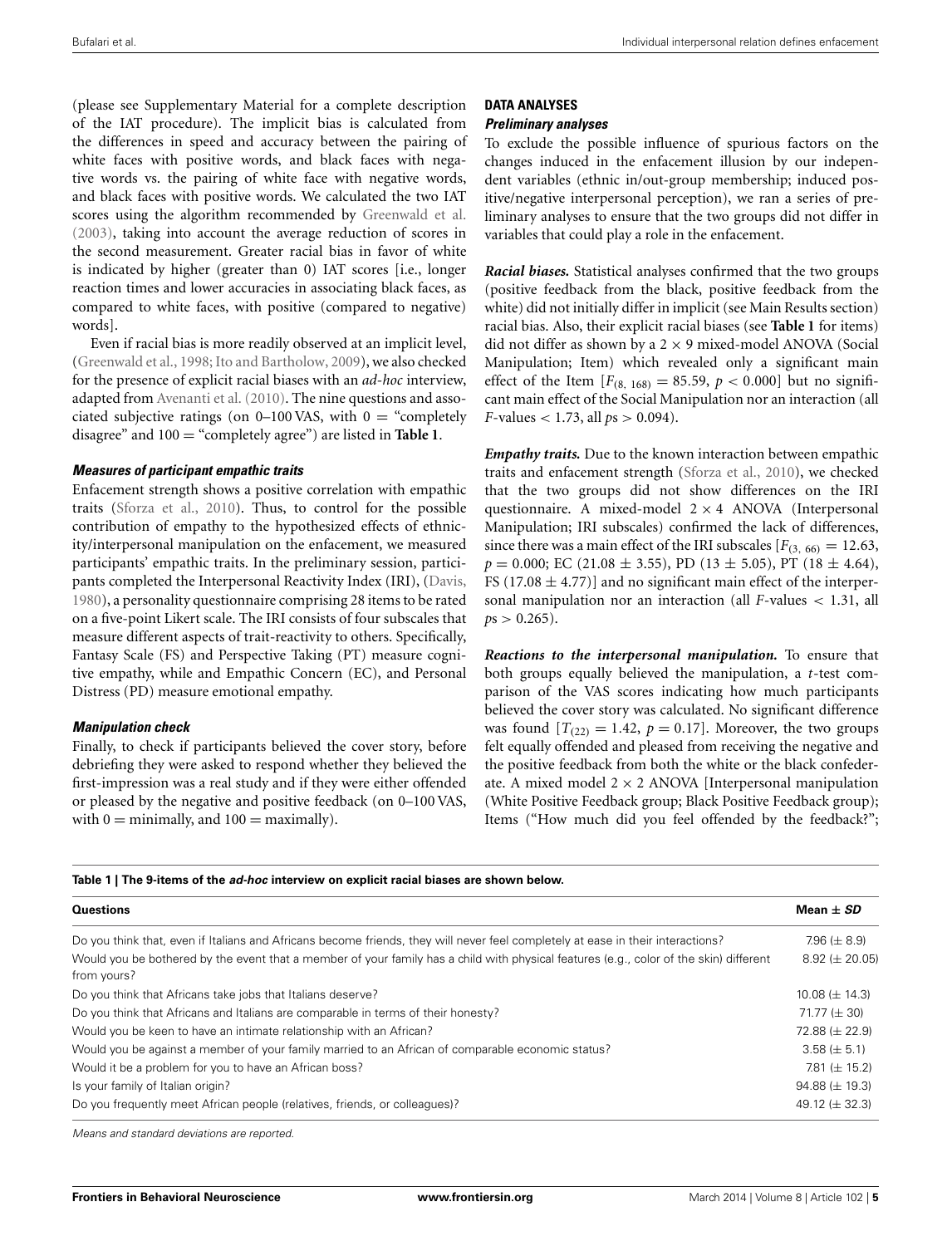"How much did you feel pleased by the feedback?")] revealed no significant main or interaction effect (all *F*-values < 2.52, all  $ps > 0.127$ .

*First impression ratings on confederates' personality and attractiveness.* The two groups perceived the two confederates similarly both in terms of physical beauty (attractiveness) and of personality traits (first impressions). Results of the statistical analysis on perceived attractiveness as measured in the first session are embedded in the Main Results section.

Results of the mixed model ANOVA 2  $\times$  2  $\times$  10 with Race and Adjective as within subjects and Social Manipulation as between subjects factors performed on the first impression ratings showed that participants in the two groups similarly judged the black and white confederates. There was only a main effect of the Adjectives  $[F<sub>(2, 198)</sub> = 4.61, p < 0.000]$  but no other significant main (all *F*-values < 1.32, all *p*-values > 0.263) or interaction (all  $F$ -values < 1.73, all  $p$ -values > 0.084) effects.

# **Main Analyses**

*Manipulation check.* First, we tested the efficacy of the interpersonal manipulation, e.g., how much participants believed they were involved in a real interaction and were pleased and offended from receiving positive and negative feedback from the white and/or the black confederate. Participants' scores of the three manipulation check items were tested using one sample *t*-test against a score of 50 (which corresponds to a "neither agree nor disagree" judgment on the 0–100 VAS scale).

*Explicit measures of the enfacement (questionnaire items).* Subjective ratings were analyzed using mixed-design ANOVAs with Interpersonal Manipulation (White Positive Feedback; Black Positive Feedback) as between subjects factor and Race (White; Black), Session (1st; 2nd), Stroking (Synchronous; Asynchronous) and Item [only for the questionnaire ratings: illusion-relevant (Q1–Q3, Q8), illusion-irrelevant (Q4–Q7)]; see e.g., [Lenggenhager et al.](#page-10-35), [2012](#page-10-35) for a similar approach) as within-subjects factors. When a significant fourth-way interaction was found, *post-hoc* ANOVAs were run separately for each session.

*Implicit measure of the enfacement (self-other discrimination task).* The whole set of 2% rating values of the morphed images was fitted into a four-parameter sigmoid statistical model [which was based on the Boltzmann equation:  $y0 = A1 - A2/[1 +$  $e^{(x-x_0/dx)}$  + A2] for each subject and experimental condition. Appropriateness of the model was demonstrated for all the conditions at individual level (all Radj ≥ 0.361; *p*s < 0.01) and the X0 values were extracted for each subject and condition. X0 value corresponds to the physical percentage of self-other morph values on the abscissa when subjective ratings were 50% on the ordinate. Three participants had X0 outlier values (±2.5 *SD*) in one or more experimental conditions and were excluded from all statistical analyses. Then, self-attribution indices (X0 values) were analyzed using mixed-design ANOVAs with Interpersonal Manipulation (White Positive Feedback; Black Positive Feedback) as between subjects factor and Race (White; Black) Session (1st; 2nd), Stroking (Synchronous; Asynchronous) as within-subjects

factors. When a significant fourth-way interaction was found, *post-hoc* ANOVAs were run separately for each session.

*Attractiveness ratings.* Attractiveness modulations as a function of interpersonal manipulation, ethnic membership or enfacement, were tested with a  $2 \times 2 \times 2 \times 2$  ANOVA with between subject factors Interpersonal Manipulation and within subjects factors Race, Session, Stroking.

*Implicit racial bias.* Modulations of implicit racial biases as due to the interpersonal manipulation were tested with a  $2 \times 2$  [Interpersonal Manipulation and Time (pre-; postmanipulation)] ANOVA performed on the IAT scores.

For all the above mentioned analyses, when significant main or interaction effects were found, Duncan *post-hoc* comparisons were used. All data were analyzed with STATISTICA 7 software (StatSoft, Tulsa, OK, USA) and the significance level was set at  $p = 0.05$ .

# **RESULTS**

## **MAIN RESULTS**

# **The interpersonal manipulation was effective and participants believed the cover story**

Agreement scores for the three manipulation check items were significantly higher than 50, Indeed, participants believed the first-impression study was real ["believability" scale: (93.82  $\pm$ 14.66) (mean  $\pm$  *SD*),  $t_{(1, 23)} = 14.646$ ,  $p = 0.000$ ]. Participants also felt offended  $[(62.30 \pm 26.53), t_{(1, 23)} = 2.271, p = 0.033]$ and pleased  $[(67.53 \pm 32.87), t_{(1, 23)} = 2.612, p = 0.016]$  by the partner's negative and positive judgments, since their scores were significantly higher than 50, and with equal intensity [offended vs. pleased:  $t_{(1, 23)} = -0.695, p = 0.494$ .

# **Explicit and implicit measure of the enfacement effect**

*The explicit measure of the illusion: the enfacement strength does not depend on the other's ethnic membership and positive/negative perception.* Results show the illusion was present in both sessions and independently of ethnic membership and interpersonal manipulation (**[Figure 2](#page-6-0)**).

Results of the  $2 \times 2 \times 2 \times 2 \times 2$  ANOVA revealed a main effect of Stroking  $[F_{(1, 22)} = 17.53, p < 0.000, \eta_p^2 = 0.444]$ , Item  $[F_{(1, 22)} = 20.26, p < 0.000, \eta_p^2 = 0.479]$ , a significant Stroking  $\times$  Item interaction  $[F_{(1, 22)} = 20.78, p < 0.000,$  $\eta_p^2 = 0.486$ , a significant Race  $\times$  Session  $\times$  Interpersonal Manipulation interaction  $[F_{(1, 22)} = 8.52, p = 0.01, \eta_p^2 = 0.279]$ and a significant 4-way interaction of Interpersonal Manipulation, Session, Race, and Stroking  $[F(1, 22) = 6.51,$  $p = 0.02, \eta_p^2 = 0.228$ .

Then, results of the  $2 \times 2 \times 2 \times 2$  (Interpersonal Manipulation; Race; Stroking; Item) *post-hoc* ANOVAs show that there was a main effect of Item in both the first  $[F(1, 22) = 20.53]$ ,  $p < 0.000$ ,  $\eta_p^2 = 0.483$ ] and the second session [ $F_{(1, 22)} = 14.75$ ,  $p = 0.001$ ,  $\eta_p^2 = 0.401$ , a main effect of Stroking in both the first  $[F_{(1, 22)} = 16.54, p = 0.001, \eta_p^2 = 0.429]$  and second session  $[F(1, 22) = 11.13, p = 0.003, \eta_p^2 = 0.336]$  and crucially also a significant interaction between Item and Stroking in both the first  $[F_{(1, 22)} = 20.04, p = 0.000, \eta_p^2 = 0.477]$  and the second session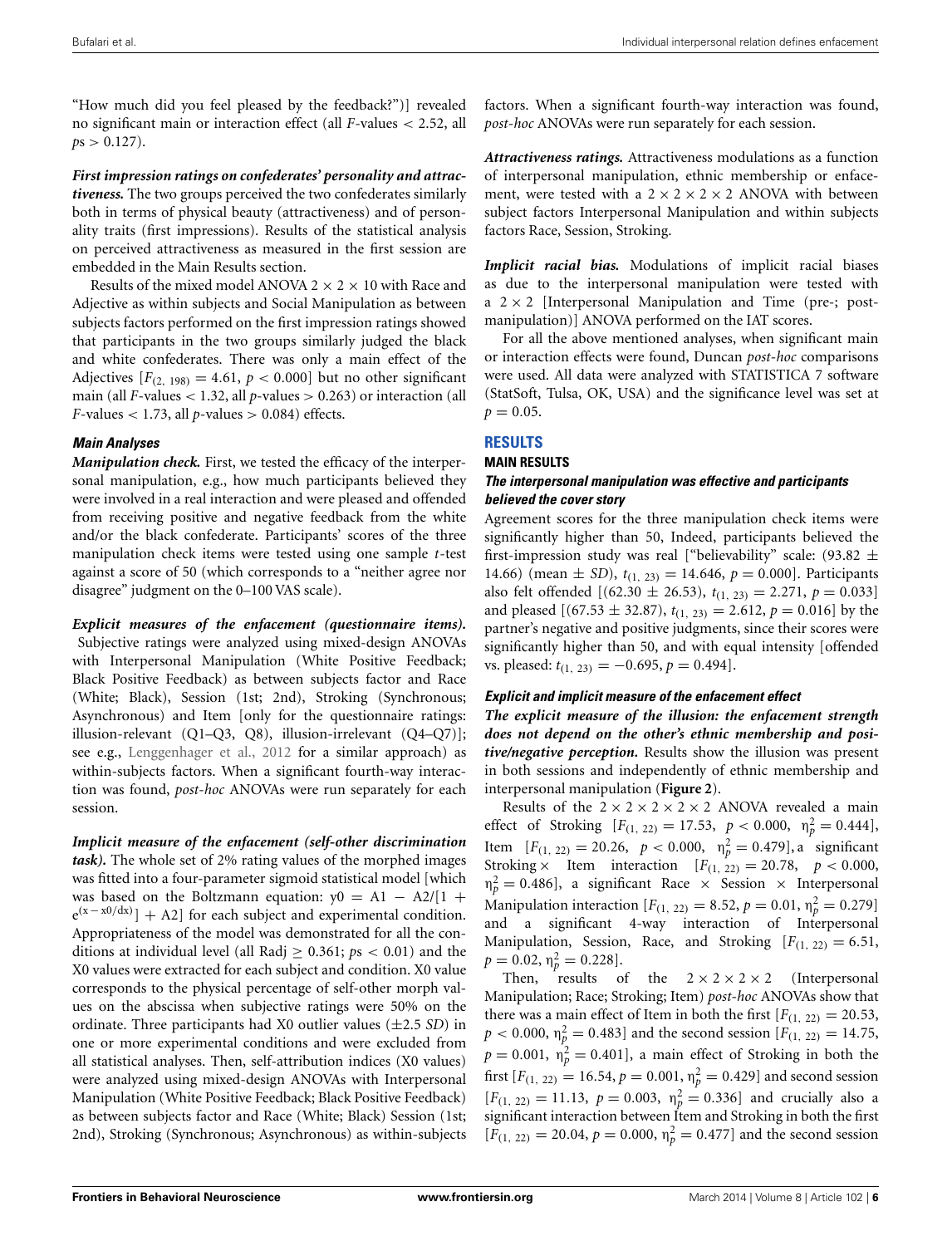

<span id="page-6-0"></span>participants reported higher scores after synchronous with respect to asynchronous stroking only in the items describing the experience of the illusion, in both sessions and independently of group membership and interpersonal manipulation. Agreement scores

significant 2-way interactions between Stroking and Questionnaire Items are reported for the first (left panel) and second (right panel) session. [Asterisks indicate significant differences (\*\*\*Stands for  $p < 0.001$ ]

 $[F_{(1, 22)} = 12.73, p = 0.002, \eta_p^2 = 0.366]$ , with higher values after synchronous compared with asynchronous stimulations only in the illusion-related items [1st session:  $(53.11 \pm 4.70)$  vs.  $(28.41 \pm 4.81), p < 0.000; 2nd$  session:  $(48.79 \pm 3.43)$  vs.  $(29.89$  $\pm$  5.03),  $p < 0.000$ ; see **[Figure 2](#page-6-0)**.

Furthermore, the ANOVA on the second session ratings revealed a significant Interpersonal Manipulation  $\times$  Race interaction  $[F_{(1, 22)} = 12.16, p = 0.002, \eta_p^2 = 0.356]$ , with higher scores for the white compared to the black found in the White Positive Feedback group [white (35.01  $\pm$  7.63), black (26.85  $\pm$  6.67),  $p = 0.002$ ] but not in the Black Positive Feedback group [white (33.89  $\pm$  6.58), black (36.75  $\pm$  5.96),  $p > 0.24$ ]. This effect was absent in the first session  $[F(1, 22) = 0.28$ ,  $p = 0.603$ .

*Implicit measure of the illusion: the enfacement strength depends on receiving positive feedback from the other independently of her group membership.* Results of the  $2 \times 2 \times 2 \times 2$ ANOVA (Interpersonal Manipulation; Session; Race; Stroking) revealed a significant main effect of Session  $[F(1, 22) = 7.48, p =$ 0.012,  $\eta_p^2 = 0.254$ ] and a 4-way interaction [ $F_{(1, 22)} = 5.64$ ,  $p =$  $(0.027, \eta_p^2 = 0.204].$ 

The  $2 \times 2 \times 2$  (Race; Stroking; Interpersonal Manipulation) *post-hoc* ANOVA of the first session did not reveal any significant main or interaction effect (all *F*-values  $<$  2.963, all  $ps$   $>$  0.099). The  $2 \times 2 \times 2$  (Race; Stroking; Interpersonal Manipulation) *post-hoc* ANOVA of the second session revealed a significant 3-way interaction  $[F_{(1, 22)} = 15.16, p < 0.001, \eta_p^2 = 0.408]$ (**[Figure 3](#page-7-0)**). Duncan *post-hoc* analyses showed stronger selfattribution scores after synchronous vs. asynchronous stroking for the white face in the White Positive Feedback group  $[(51.08 \pm 1.37) \text{ vs. } (49.1 \pm 1.31), p = 0.01]$ , and for the black face in the Black Positive Feedback group  $[(50.82 \pm 1.60)$  vs.

 $(48.6 \pm 1.50), p = 0.01$ . Furthermore, synchronous stroking of the white positive face led to higher self-attribution than synchronous stroking of the black negative face  $[(49.39 \pm 1.00)]$ ,  $p = 0.02$ ] in the White Positive Feedback group. Similarly, synchronous stroking of the black positive face led to higher self-attribution than synchronous stroking of the white negative face  $[(46.72 \pm 1.68), p = 0.00]$  in the Black Positive Feedback group. No significant differences emerged between synchronous and asynchronous stroking for the white or the black face that gave negative feedback (all *p*s > 0.12).

*Perceived attractiveness increases after receiving a positive feedback from the other independent of her race.*  $2 \times 2 \times$  $2 \times 2$  ANOVA (Interpersonal Manipulation; Race; Session; Stroking) confirmed that interpersonal manipulation and enfacement changed the perception of the confederates as predicted (**[Figure 4](#page-7-1)**).

We found overall higher attractiveness ratings after enfacement induction, as shown by the significant main effect of Stroking  $[F_{(1, 22)} = 6.42, p = 0.019, \eta_p^2 = 0.226;$  synchronous  $(63.13 \pm 0.32)$  (mean  $\pm$  *SE*), asynchronous  $(61.44 \pm 0.27)$ ]. We also found a three-way interaction of Interpersonal Manipulation, Session and Race  $[F_{(1, 22)} = 32.76, p < 0.000, \eta_p^2 = 0.598]$ . *Posthoc* tests showed that attractiveness increased for the confederate who gave positive feedback to the participants and decreased for the confederate who gave a negative feedback, independent of her ethnicity.

Indeed, the attractiveness of the white confederate increased while attractiveness of the black decreased in the White Positive Feedback group in the second compared to the first session [White:  $(60.58 \pm 7.32)$  vs.  $(75.62 \pm 5.24)$ ,  $p = 0.005$ ; Black:  $(66.92 \pm 5.29)$  vs.  $(54.27 \pm 7.92)$ ,  $p = 0.016$ . Similarly, in the Black Positive Feedback group attractiveness of the black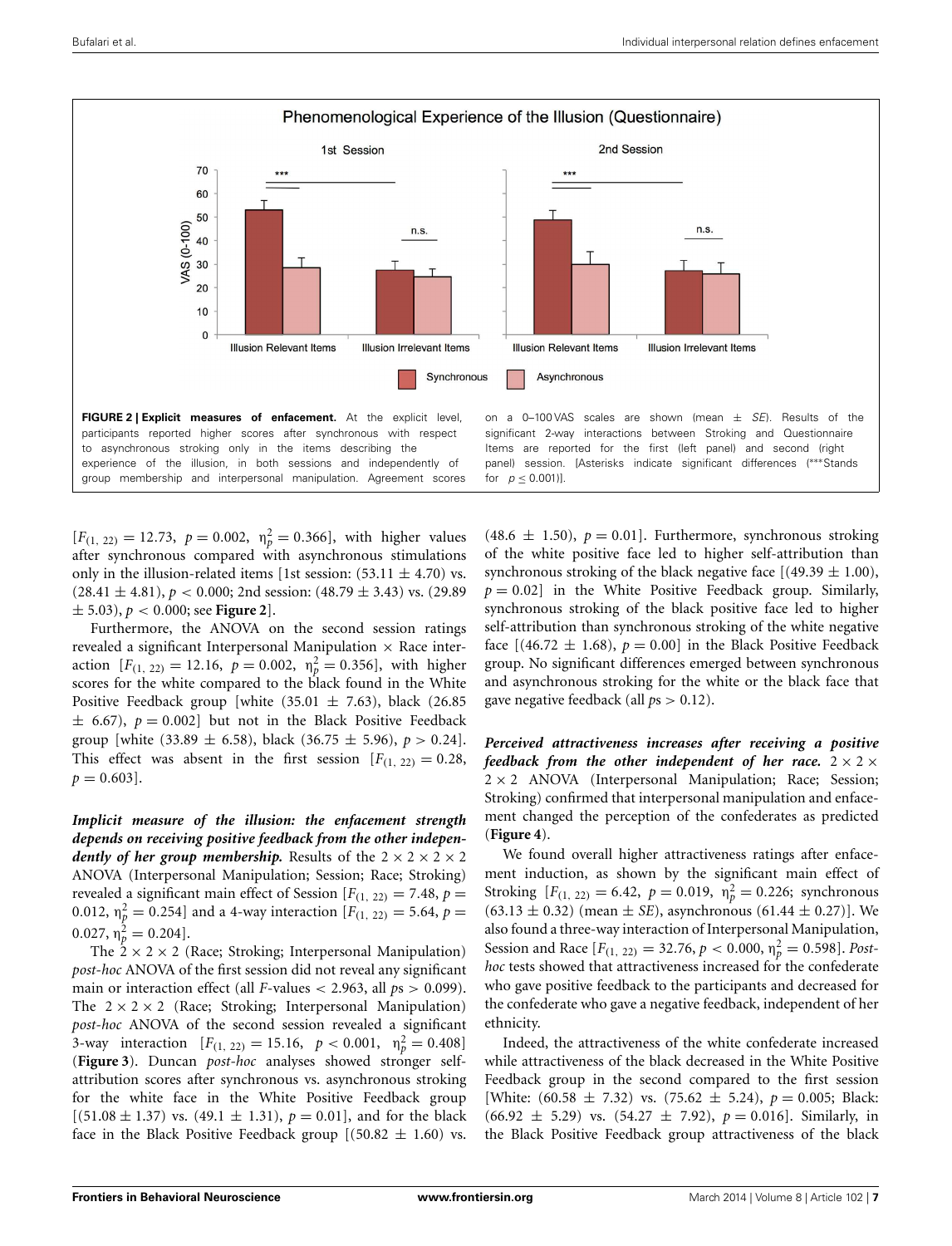

<span id="page-7-0"></span>the illusion was present as indexed by higher self-attribution scores after the synchronous compared to the asynchronous condition only for liked partners independently of their group membership. Results

manipulation, race, and stroking on X0 values  $(\pm \text{ } SE)$  are shown. Asterisks indicate significant differences (\*\*Stands for  $p \le 0.01$ ; \*Stands for  $p \le 0.05$ ).



<span id="page-7-1"></span>confederate increased, while attractiveness of the white decreased [Black:  $(56.41 \pm 7.49)$  vs.  $(68.77 \pm 6.78)$ ,  $p = 0.045$ ; White:  $(63.09 \pm 6.68)$  vs.  $(50.63 \pm 7.32)$ ,  $p = 0.017$ ]. Furthermore, in the second session the white face was judged as more attractive than the black face ( $p = 0.000$ ) in the White Positive Feedback group, and the black face was considered as more attractive than the white face  $(p = 0.001)$  in the Black Positive Feedback group. No

such differences were found in the first session [White Positive Feedback: white (60.58  $\pm$  7.32), black (66.92  $\pm$  5.29); Black Positive Feedback: white (63.09  $\pm$  6.68), black (58.41  $\pm$  77.49); all *p*s > 0.187], thus showing that participants belonging to the two groups perceived the black and white confederates as equally attractive before receiving the interpersonal manipulation.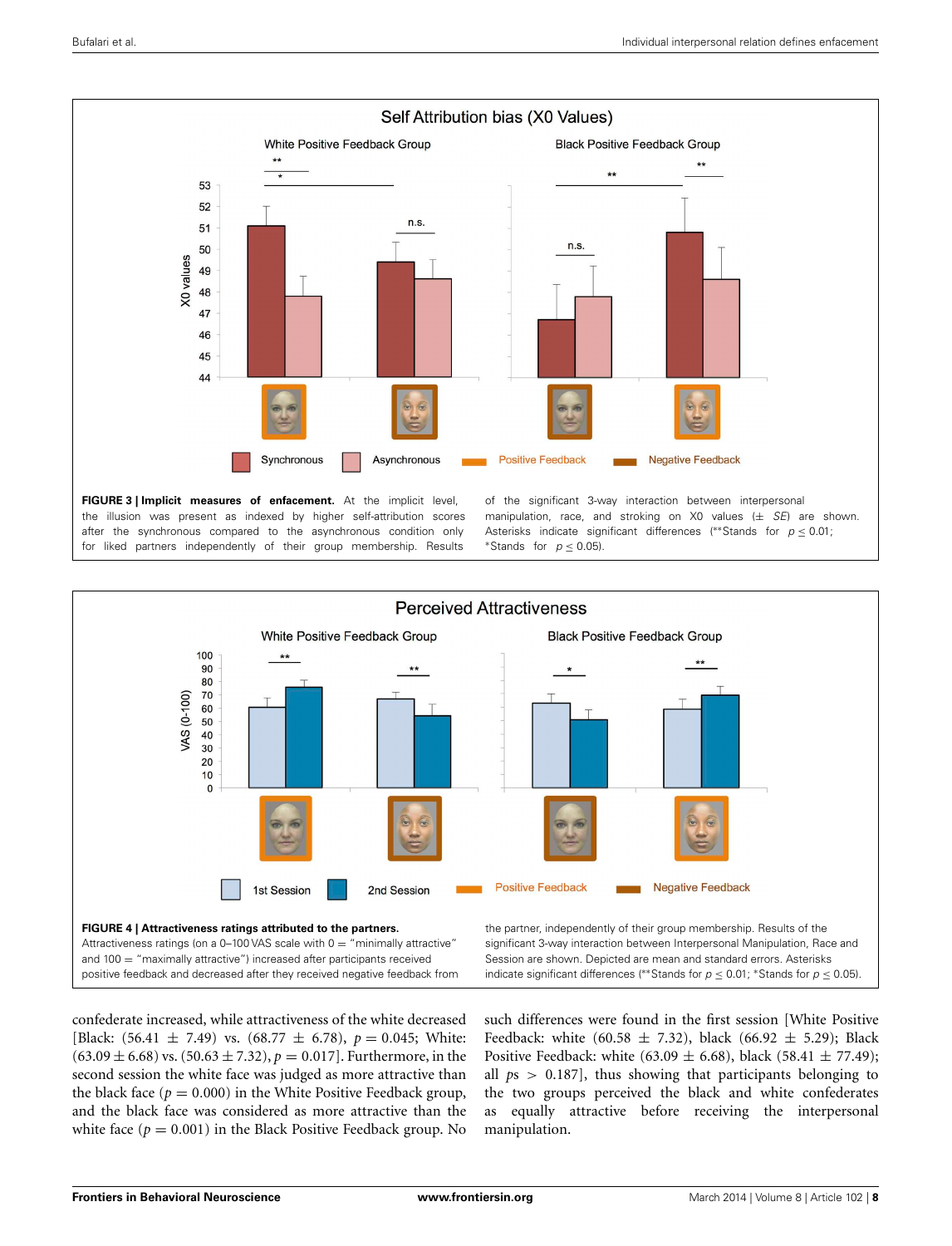*Implicit racial bias does not vary after receiving interpersonal manipulation*. The induction of positive or negative perception of the black confederate did not respectively decrease or increase participants' implicit racial bias. The  $2 \times 2$  ANOVA revealed no significant main or interaction effects (all *F*-values < 1.17, all *p*s > 0.29). It should be noted that participants' mean pre-IAT *D* score was  $0.534$  (*SD* = 0.326, range: 0.11–1.368) meaning that our participants showed an implicit pro-white bias at the beginning of the two following experimental sessions, with considerable between-subjects variability.

# **DISCUSSION**

Both neuroscientific and philosophical theories argue that the sense of self is importantly anchored to the neural mechanisms representing the body [\(Damasio, 1994](#page-10-36); [Berlucchi and Aglioti,](#page-10-37) [1997](#page-10-37)[;](#page-10-39) [Bermudez et al., 1998](#page-10-38)[;](#page-10-39) [Botvinick and Cohen, 1998](#page-10-1)[;](#page-10-39) Damasio et al., [2000](#page-10-39); [Gallagher](#page-10-0), [2000](#page-10-0), [2005;](#page-10-40) [Metzinger](#page-10-41), [2003;](#page-10-41) [Zahavi, 2005;](#page-11-15) [Legrand](#page-10-42), [2007](#page-10-42)). Yet, evidence is rising that the bodily self is more malleable than previously assumed and influenced by momentto-moment online integration of multisensory input [\(Carruthers,](#page-10-43) [2008](#page-10-43)). In line with this idea, empirical research has shown that relatively simple multisensory stimulations can alter the sense of self. It has been shown, for example, that another person's bodily features can be misattributed to one's own bodily self (e.g., [Botvinick and Cohen, 1998](#page-10-1); [Lenggenhager et al.](#page-10-2), [2007](#page-10-2); [Tsakiris,](#page-11-4) [2008](#page-11-4); [Sforza et al., 2010](#page-11-3)), and also that perception of one's own body (in terms of form and size; [Normand et al., 2011\)](#page-10-44) and consequently the size of the objects in the surrounding world [\(van der Hoort et al.](#page-11-16), [2011](#page-11-16); [Banakou et al.](#page-10-45), [2013\)](#page-10-45) may change according to the form and size of the synchronously stimulated virtual body.

Thus, the multisensory stimulation approach bears a unique possibility to study the plasticity of the bodily self and its interaction with social cognition. Importantly, self-other sensorimotor sharing may be fundamentally linked to human social and prosocial behavior [\(Avenanti et al.](#page-10-16), [2010\)](#page-10-16).

Despite the growing interest in understanding the bodily representation of the self and others and its plasticity, very little is known about how self-other merging with a real other person shapes the social relationship between the two. Two important studies revealed that self-other merging may influence the link between the self and other [\(Paladino et al.](#page-10-11), [2010](#page-10-11); [Tajadura-Jiménez et al., 2012a\)](#page-11-5). Our results show for the first time how self-other merging is modulated by positive or negative attitudes toward others. We specifically assessed and manipulated attitudes defined by enrooted, group-based categorization processes (i.e., ethnic in-/out-group membership) and, on the other hand, attitudes defined by short-term, real-life interactions.

Crucially, the present results, obtained through a wellcontrolled but still ecologically valid experimental set-up, show that the interpersonal perception derived from socio-cultural biases does not influence the enfacement. Conversely, the perception based on individual interactions does. It is important to note, that at an explicit, conscious level, white participants report to feel the illusion similarly for both black and white confederates (both before and after receiving a positive or negative feedback from them). The more subtle implicit measure of enfacement reveals, instead, that participants include in the visual representation of their face, only the individual who provided a positive view of their personality. The finding that implicit and explicit measures of self-other confusions can be dissociated is in keeping with previous studies [\(Rohde et al.](#page-10-46), [2011\)](#page-10-46).

We believe that these findings bear important insights on the interplay of sensorimotor sharing, self-other merging and social cognition, which might be relevant for both neuroscience and the broader social sciences. In particular, our results support the notion that the bodily self-representation is not only formed and maintained through one's own personal and private experiences, but is also plastically modulated by social variables.

## **INDIVIDUALS BELONGING TO A DIFFERENT RACE (ETHNIC GROUP) CAN STILL BE ENFACED**

During social interactions, humans are extremely prone to categorize and divide others in a "us vs. them" fashion [\(Tajfel](#page-11-17), [1981](#page-11-17); [Amodio](#page-10-47), [2008\)](#page-10-47). Interestingly, people not only distinguish the others from the self, but spontaneously classify others into in-groups and out-groups, according to socially relevant categories, such as race, age, gender as well as by first sight impressions, which are generally automatic and unavoidable [\(Cosmides et al.](#page-10-12), [2003](#page-10-12); [Degner and Wentura](#page-10-13), [2010](#page-10-13)). Ethnicity represents a powerful, salient and very fast (in the range of milliseconds) cue for group membership, social categorization and evaluation, especially in the absence of other affiliation factors (see [Kurzban et al., 2001](#page-10-21)).

Behavioral and neuroimaging techniques have been employed to investigate the role of group membership in modulating shared bodily representations. These studies demonstrated that the ethnicity dimension plays an important role in several instances of se[lf-other representations](#page-11-8) [\(Bourgeois and Hess, 2008](#page-10-19)[;](#page-11-8) Serino et al[.,](#page-10-18) [2009](#page-11-8)[;](#page-10-18) [Avenanti et al., 2010](#page-10-16)[;](#page-10-18) [Liew et al.](#page-10-17)[,](#page-10-18) [2011](#page-10-17)[;](#page-10-18) Azevedo et al., [2012](#page-10-18)). Interestingly, a very recent study found that illusory embodiment through multisensory stimulation might alter racespecific effects on visual enhancement of touch depending on the participant's racial bias [\(Fini et al.](#page-10-20), [2013\)](#page-10-20).

In view of this, we expected stronger enfacement effect for the in-group members. Yet, contrary to our hypothesis, our data indicate that both races were equally enfaced at the explicit level (phenomenological experience of the illusion evaluated by using the questionnaires from [Sforza et al., 2010](#page-11-3)) and implicit level (self attribution scores at the self-other discrimination task). This is in line with findings from studies showing that black and white hands or virtual bodies can be similarly included in the body representation of white individuals [\(Farmer et al.](#page-10-8), [2012;](#page-10-8) [Peck et al.](#page-10-9), [2013](#page-10-9)). The fact that race does not influence enfacement may be even more surprising since the face is seemingly most relevant for one's own and another person's identity [\(Sforza et al., 2010](#page-11-3)) and, in principle, is very relevant for distinguishing the self from others, and in-group from out-group members.

However, we note that although robust, this finding cannot be generalized to societal groups at large. The participants involved in our study, for example, were all university students with mild implicit in-group bias. It is entirely possible that participants with extremely high racial bias and/or negative life-experiences with out-group ethnic members could show different results.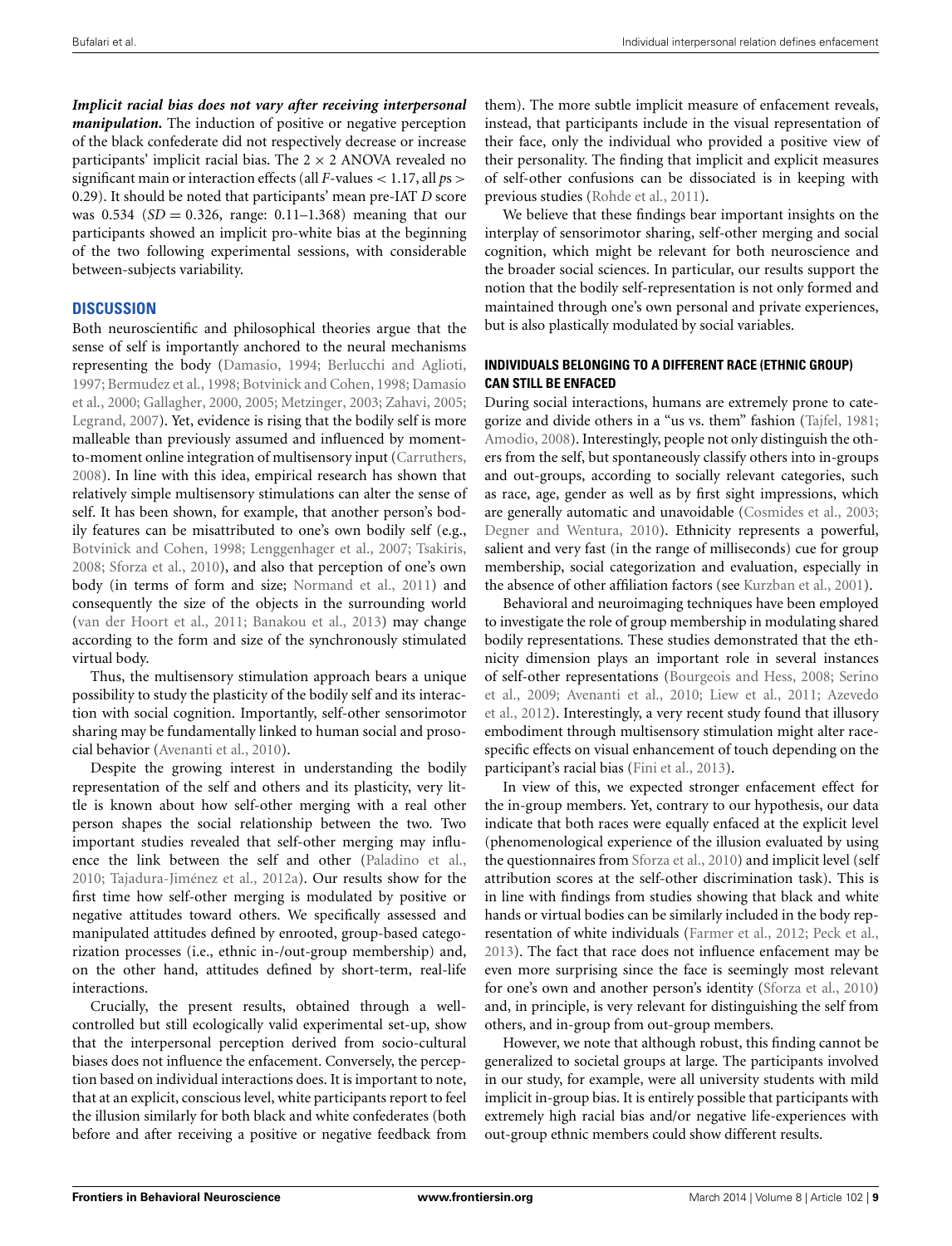# **ENFACEMENT IS INFLUENCED BY THE PREVIOUS BEHAVIOR OF THE INTERACTING PARTNER**

While racial group membership did not influence the enfacement, positive/negative interpersonal perception linked to the positive/negative evaluation of the person after a face-to-face interaction, strongly influenced self-other merging at the implicit level, as measured by self-attribution ratings. It has previously been shown that experiencing the enfacement effect can affect socia[l perception by increasing perceived similarity \(](#page-10-11)Paladino et al., [2010\)](#page-10-11). Yet, this is the first study showing the other side of the coin, namely that the perception of the other person can influence the enfacement effect. Persons who previously behaved nicely toward the participants (by providing positive first impression judgments of them) are more readily enfaced, leading to stronger self-other misattribution.

An influence of both positive and negative interpersonal perception has been shown in several instances of self-other affective and sensori-motor sharing [\(Singer et al.](#page-11-11), [2006](#page-11-11); [Désy and Théoret](#page-10-23), [2007](#page-10-23); [Sacheli et al., 2012;](#page-10-25) [Sobhani et al., 2012;](#page-11-10) for a review see [van Baaren et al.](#page-11-9), [2009](#page-11-9); [Bufalari and Ionta](#page-10-24), [2013\)](#page-10-24). We expand this notion by showing that our vis-à-vis social perception of a partner modulates also the notion of one's own bodily borders. In fact, interpersonal visuo-tactile synchronous stroking causes bodily self-other merging, i.e., a misattribution of the other person's facial features to the self. Contrary to self-other sharing, self-other merging seems to be modulated only by positive interpersonal perception. An important difference between sensorimotor selfother sharing (e.g., during empathy) and sensorimotor self-other merging (as during the enfacement) may be at the basis of this discrepancy. Sensorimotor self-other sharing sets the basis for understanding the "other" and is possibly at the basis of prosocial behavior [\(Singer and Lamm](#page-11-18), [2009\)](#page-11-18), but does not lead to self-other misattribution. The self-other distinction remains indeed clear. In contrast, self-other merging induced by interpersonal multisensory synchronous stroking blurs the distinction between self and others, and possibly changes the way we represent the self (i.e., the self-face: [Tajadura-Jiménez et al., 2012a\)](#page-11-5). While further studies will be necessary to better explain why we enface only others who are likable, we tentatively link this effect to a sort of "self-defending" strategy, i.e., we only include likable features in the representation of our self. Indeed, it is known that people tend to think of themselves as having more positive qualities and fewer [negative qualities than others](#page-11-20) [\(Zuckerman, 1979](#page-11-19)[;](#page-11-20) Taylor and Brown, [1994](#page-11-20); [Shepperd et al., 2008\)](#page-11-21) and show pervasive selfserving biases in perceptual or cognitive processes to maintain and protect positive self-views [\(Mezulis et al., 2004](#page-10-48)).

Overall, the fact that a simple multisensory integrationrelated, short-lasting manipulation of interpersonal perception, can alter bodily self-representations while race does not, suggests that individual real-life interactions are more powerful than automatic group-baseXd categorization processes (i.e., ethnic in-/out-group membership). This result expands on previous studies showing that situational interactions with a specific individual are more important than established stereotypes and categorization [\(Kurzban et al.](#page-10-21), [2001\)](#page-10-21).

In this respect, the IAT results found in our study deserve further discussion. We found that inducing positive/negative

perception of a given individual changed her attractiveness independently on her ethnic group, but wasn't able to change attitudes toward the social group the confederate belonged to. Note, however, that the IAT was administered at the end of the second experimental session, after participants performed a/synchronous stroking sessions with black and white confederates. Administering the IAT just one time instead of after each stroking block was done to avoid possible learning effects due to repeating the test too many times in a limited period of time. Very recent studies showed that embodiment of black rubber hands or virtual avatars may reduce the implicit racial attitudes toward the [out-group for white participants](#page-10-9) [\(Farmer et al., 2012;](#page-10-8) Peck et al., [2013](#page-10-9)). Thus, we cannot exclude that the lack of a significant change in the IAT scores may be due to the interfering effect of a/synchronous stroking with black/white confederates.

# **CONCLUSION**

Overall, our data suggest that at an explicit, subjective level, we can enface even dissimilar, disliked, and unfamiliar others. However, at a subtler, implicit level, the self-other merging depends on positive interpersonal perception derived from individual-based interactions. Notably, the effect seems to be at play not only for established positive perceptions (like those derived from long term friendship; [Sforza et al.](#page-11-3), [2010](#page-11-3)) but also for experimentally induced momentary mutual liking. The fact that even very short-lasting social interaction can influence the amount of self-other merging suggests that social relationships are highly relevant for moment-to-moment construction of a bodily self and suggests that the plasticity of facial representation is greater than previously believed.

Thus our results may pave the way for the development of experimental paradigms for research on patients with defective self-other interactions, such as those found in autism, avoidant personality disorders and social phobias.

# **AUTHOR'S CONTRIBUTION**

Ilaria Bufalari, Bigna Lenggenhager, and Salvatore M. Aglioti developed the study concept. All authors contributed to the study design. Data collection and analysis were done by Ilaria Bufalari, Bigna Lenggenhager, Giuseppina Porciello, and Brittany Serra Holmes. The manuscript was drafted by Ilaria Bufalari, Bigna Lenggenhager, Giuseppina Porciello, and Brittany Serra Holmes, and critically reviewed by Salvatore M. Aglioti. All authors approved the final version of the paper for submission.

## **ACKNOWLEDGMENTS**

This study was funded by the EU Information and Communication Technologies grant FP7-ICT-2009-5 (VERE project [257695]) and the Italian Ministry of Health (grant RC11.G and RF-2010-2312912). BL was supported by the Swiss National Science Foundation [133268]. We wish to thank Chiara Mignogna for helping in data collection.

# **SUPPLEMENTARY MATERIAL**

The Supplementary Material for this article can be found online at: [http://www.frontiersin.org/journal/10.3389/fnbeh.](http://www.frontiersin.org/journal/10.3389/fnbeh.2014.00102/abstract) [2014.00102/abstract](http://www.frontiersin.org/journal/10.3389/fnbeh.2014.00102/abstract)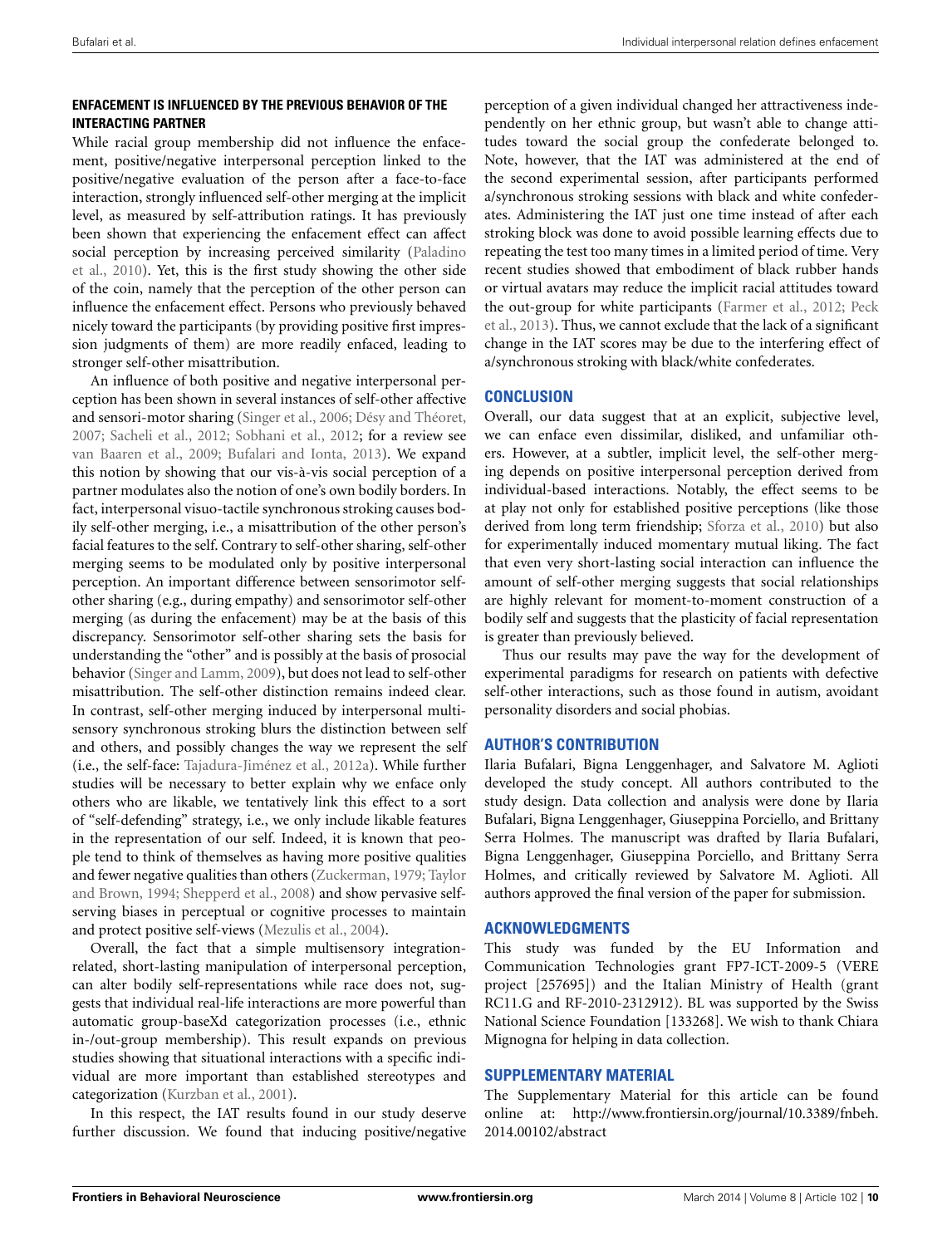#### **REFERENCES**

- <span id="page-10-47"></span>Amodio, D. M. (2008). The social neuroscience of intergroup relations. *Eur. Rev. Soc. Psychol*. 19, 1–54. doi: 10.1080/10463280801927937
- <span id="page-10-28"></span>Aronson, E., Wilson, T., and Akert, R. (2010). *Social Psychology, 7th Edn*. Upper Sadd, NJ: Prentice Hall.
- <span id="page-10-16"></span>Avenanti, A., Sirigu, A., and Aglioti, S. M. (2010). Racial bias reduces empathic sensorimotor resonance with other-race pain. *Curr. Biol*. 20, 1018–1022. doi: 10.1016/j.cub.2010.03.071
- <span id="page-10-18"></span>Azevedo, R. T., Macaluso, E., Avenanti, A., Santangelo, V., Cazzato, V., and Aglioti, S. M. (2012). Their pain is not our pain: brain and autonomic correlates of empathic resonance with the pain of same and different race individuals. *Hum. Brain Mapp*. 34, 3168–3181. doi: 10.1002/hbm.22133
- <span id="page-10-45"></span>Banakou, D., Groten, R., and Slater, M. (2013). Illusory ownership of a virtual child body causes overestimation of object sizes and implicit attitude changes. *Proc. Natl. Acad. Sci. U.S.A*. 110, 12846–12851. doi: 10.1073/pnas. 1306779110
- <span id="page-10-5"></span>Barnsley, N., McAuley, J. H., Mohan, R., Dey, A., Thomas, P., and Moseley, G. L. (2011). The rubber hand illusion increases histamine reactivity in the real arm. *Curr. Biol*. 21, R945–R946. doi: 10.1016/j.cub.2011.10.039
- <span id="page-10-37"></span>Berlucchi, G., and Aglioti, S. (1997). The body in the brain: neural bases of corporeal awareness. *Trends Neurosci*. 20, 560–564. doi: 10.1016/S0166- 2236(97)01136-3
- <span id="page-10-38"></span>Bermudez, J. L., Marcel, A., and Eilan, N. (1998). *The Body and the Self*. Cambridge: Cambridge University Press.
- <span id="page-10-1"></span>Botvinick, M., and Cohen, J. (1998). Rubber hands "feel" touch that eyes see. *Nature* 391, 756. doi: 10.1038/35784
- <span id="page-10-19"></span>Bourgeois, P., and Hess, U. (2008). The impact of social context on mimicry. *Biol. Psychol*. 77, 343–352. doi: 10.1016/j.biopsycho.2007.11.008
- <span id="page-10-14"></span>Brewer, M. B. (1979). In-group bias in the minimal intergroup situation: a cognitive-motivational analysis. *Psychol. Bull.* 86, 307–324. doi: 10.1037/0033- 2909.86.2.307
- <span id="page-10-24"></span>Bufalari, I., and Ionta, S. (2013). The social and personality neuroscience of empathy for pain and touch. *Front. Hum. Neurosci*. 7:393. doi: 10.3389/fnhum.2013. 00393
- <span id="page-10-26"></span>Caprara, G., Gargaro, T., Pastorelli, I. C., Prezza, M., and Renzi, P. (1987). Individual differences and measures of aggression in laboratory studies. *Pers. Individ. Dif*. 8, 885–893.
- <span id="page-10-43"></span>Carruthers, G. (2008). Types of body representation and the sense of embodiment. *Conscious. Cogn*. 17, 1302–1316. doi: 10.1016/j.concog.2008.02.001
- <span id="page-10-12"></span>Cosmides, L., Tooby, J., and Kurzban, R. (2003). Perceptions of race. *Trends Cogn. Sci*. 7, 173–179. doi: 10.1016/S1364-6613(03)00057-3
- <span id="page-10-36"></span>Damasio, A. R. (1994). *"Descarte" Error: Emotion, Reason and the Human Brain*. New York, NY: Grosset/Putnam.
- <span id="page-10-39"></span>Damasio, A. R., Grabowski, T. J., Bechara, A., Damasio, H., Ponto, L. L., Parvizi, J., et al. (2000). Subcortical and cortical brain activity during the feeling of self-generated emotions. *Nat. Neurosci*. 3, 1049–1056. doi: 10.1038/ 79871
- <span id="page-10-34"></span>Davis, M. (1980). A multidimensional approach to individual differences in empathy. *JSAS Cat. Sel. Doc. Psychol*. 10:85.
- <span id="page-10-13"></span>Degner, J., and Wentura, D. (2010). Automatic prejudice in childhood and early adolescence. *J. Pers. Soc. Psychol*. 98, 356–374. doi: 10.1037/a0017993
- <span id="page-10-23"></span>Désy, M.-C., and Théoret, H. (2007). Modulation of motor cortex excitability by physical similarity with an observed hand action. *PLoS ONE* 2:e971. doi: 10.1371/journal.pone.0000971
- <span id="page-10-7"></span>Ehrsson, H. H., Wiech, K., Weiskopf, N., Dolan, R. J., and Passingham, R. E. (2007). Threatening a rubber hand that you feel is yours elicits a cortical anxiety response. *Proc. Natl. Acad. Sci. U.S.A*. 104, 9828–9833. doi: 10.1073/pnas.0610011104
- <span id="page-10-8"></span>Farmer, H., Tajadura-Jiménez, A., and Tsakiris, M. (2012). Beyond the colour of my skin: how skin colour affects the sense of body-ownership. *Conscious. Cogn*. 21, 1242–1256. doi: 10.1016/j.concog.2012.04.011
- <span id="page-10-20"></span>Fini, C., Cardini, F., Tajadura-Jiménez, A., Serino, A., and Tsakiris, M. (2013). Embodying an outgroup: the role of racial bias and the effect of multisensory processing in somatosensory remapping. *Front. Behav. Neurosci*. 7:165. doi: 10.3389/fnbeh.2013.00165
- <span id="page-10-0"></span>Gallagher, I. (2000). Philosophical conceptions of the self: implications for cognitive science. *Trends Cogn. Sci*. 4, 14–21. doi: 10.1016/S1364-6613(99)01417-5
- <span id="page-10-40"></span>Gallagher, S. (2005). *How the Body Shapes the Mind*. Oxford: Oxford University Press.
- <span id="page-10-31"></span>Greenwald, A. G., McGhee, D. E., and Schwartz, J. L. K. (1998). Measuring individual differences in implicit cognition. *J. Pers. Soc. Psychol*. 74, 1464–1480. doi: 10.1037/0022-3514.74.6.1464
- <span id="page-10-32"></span>Greenwald, A. G., Nosek, B. A., and Banaji, M. R. (2003). Understanding and using the implicit association test: an improved scoring algorithm. *J. Pers. Soc. Psychol*. 85, 197–216. doi: 10.1037/0022-3514.85.2.197
- <span id="page-10-6"></span>Hänsel, A., Lenggenhager, B., von Känel, R., Curatolo, M., and Blanke, O. (2011). Seeing and identifying with a virtual body decreases pain perception. *Eur. J. Pain* 15, 874–879. doi: 10.1016/j.ejpain.2011.03.013
- <span id="page-10-15"></span>Hewstone, M., Rubin, M., and Willis, H. (2002). Intergroup bias. *Annu. Rev. Psychol*. 53, 575–604. doi: 10.1146/annurev.psych.53.100901.135109
- <span id="page-10-33"></span>Ito, T. A., and Bartholow, B. D. (2009). The neural correlates of race. *Trends Cogn. Sci*. 13, 524–531. doi: 10.1016/j.tics.2009.10.002
- <span id="page-10-21"></span>Kurzban, R., Tooby, J., and Cosmides, L. (2001). Can race be erased? Coalitional computation and social categorization. *Proc. Natl. Acad. Sci. U.S.A*. 98, 15387–15392. doi: 10.1073/pnas.251541498
- <span id="page-10-42"></span>Legrand, D. (2007). Pre-reflective self-as-subject from experiential and empirical perspectives. *Conscious. Cogn*. 16, 583–599. doi: 10.1016/j.concog.2007.04.002
- <span id="page-10-35"></span>Lenggenhager, B., Pazzaglia, M., Scivoletto, G., Molinari, M., and Aglioti, S. M. (2012). The sense of the body in individuals with spinal cord injury. *PLoS ONE* 7:e50757. doi: 10.1371/journal.pone.0050757
- <span id="page-10-2"></span>Lenggenhager, B., Tadi, T., Metzinger, T., and Blanke, O. (2007). Video ergo sum: manipulating bodily self-consciousness. *Science* 317, 1096–1099. doi: 10.1126/science.1143439
- <span id="page-10-29"></span>Lewandowski, G. W., Aron, A., and Gee, J. (2007). Personality goes a long way: the malleability of opposite-sex physical attractiveness. *Pers. Relat*. 14, 571–585. doi: 10.1111/j.1475-6811.2007.00172.x
- <span id="page-10-17"></span>Liew, S.-L., Han, S., and Aziz-Zadeh, L. (2011). Familiarity modulates mirror neuron and mentalizing regions during intention understanding. *Hum. Brain Mapp*. 32, 1986–1997. doi: 10.1002/hbm.21164
- <span id="page-10-27"></span>Lowe, C. A., and Goldstein, J. W. (1970). Reciprocal liking and attributions of ability: mediating effects of perceived intent and personal involvement. *J. Pers. Soc. Psychol*. 16, 291–297. doi: 10.1037/h0029853
- <span id="page-10-22"></span>Mazzola, V., Latorre, V., Petito, A., Gentili, N., Fazio, L., Popolizio, T., et al. (2010). Affective response to a loved one's pain: insula activity as a function of individual differences. *PLoS ONE* 5:e15268. doi: 10.1371/journal.pone.0015268
- <span id="page-10-41"></span>Metzinger, T. (2003). *Being No One: The Self-Model Theory of Subjectivity*. Cambridge: Cambridge University Press.
- <span id="page-10-48"></span>Mezulis, A. H., Abramson, L. Y., Hyde, J. S., and Hankin, B. L. (2004). Is there a universal positive bias in attributions? A meta-analytic review of individual, developmental, and cultural differences in the self-serving attributional bias. *Psychol. Bull.* 130, 711–747. doi: 10.1037/0033-2909.130.5.711
- <span id="page-10-30"></span>Mohan, R., Jensen, K. B., Petkova, V. I., Dey, A., Barnsley, N., Ingvar, M., et al. (2012). No pain relief with the rubber hand illusion. *PLoS ONE* 7:e52400. doi: 10.1371/journal.pone.0052400
- <span id="page-10-4"></span>Moseley, G. L., Olthof, N., Venema, A., Don, S., Wijers, M., Gallace, A., et al. (2008). Psychologically induced cooling of a specific body part caused by the illusory ownership of an artificial counterpart. *Proc. Natl. Acad. Sci. U.S.A*. 105, 13169–13173. doi: 10.1073/pnas.0803768105
- <span id="page-10-44"></span>Normand, J.-M., Giannopoulos, E., Spanlang, B., and Slater, M. (2011). Multisensory stimulation can induce an illusion of larger belly size in immersive virtual reality. *PLoS ONE* 6:e16128. doi: 10.1371/journal.pone.0016128
- <span id="page-10-11"></span>Paladino, M.-P., Mazzurega, M., Pavani, F., and Schubert, T. W. (2010). Synchronous multisensory stimulation blurs self-other boundaries. *Psychol. Sci*. 21, 1202–1207. doi: 10.1177/0956797610379234
- <span id="page-10-9"></span>Peck, T. C., Seinfeld, S., Aglioti, S. M., and Slater, M. (2013). Putting yourself in the skin of a black avatar reduces implicit racial bias. *Conscious. Cogn*. 22, 779–787. doi: 10.1016/j.concog.2013.04.016
- <span id="page-10-3"></span>Petkova, V. I., and Ehrsson, H. H. (2008). If I were you: perceptual illusion of body swapping. *PLoS ONE* 3:e3832. doi: 10.1371/journal.pone.0003832
- <span id="page-10-10"></span>Rochat, P. (2003). Five levels of self-awareness as they unfold early in life. *Conscious. Cogn*. 12, 717–731. doi: 10.1016/S1053-8100(03)00081-3
- <span id="page-10-46"></span>Rohde, M., Di Luca, M., and Ernst, M. O. (2011). The rubber hand illusion: feeling of ownership and proprioceptive drift do not go hand in hand. *PLoS ONE* 6:e21659. doi: 10.1371/journal.pone.0021659
- <span id="page-10-25"></span>Sacheli, L. M., Candidi, M., Pavone, E. F., Tidoni, E., and Aglioti, S. M. (2012). And yet they act together: interpersonal perception modulates visuo-motor interference and mutual adjustments during a joint-grasping task. *PLoS ONE* 7:e50223. doi: 10.1371/journal.pone.0050223